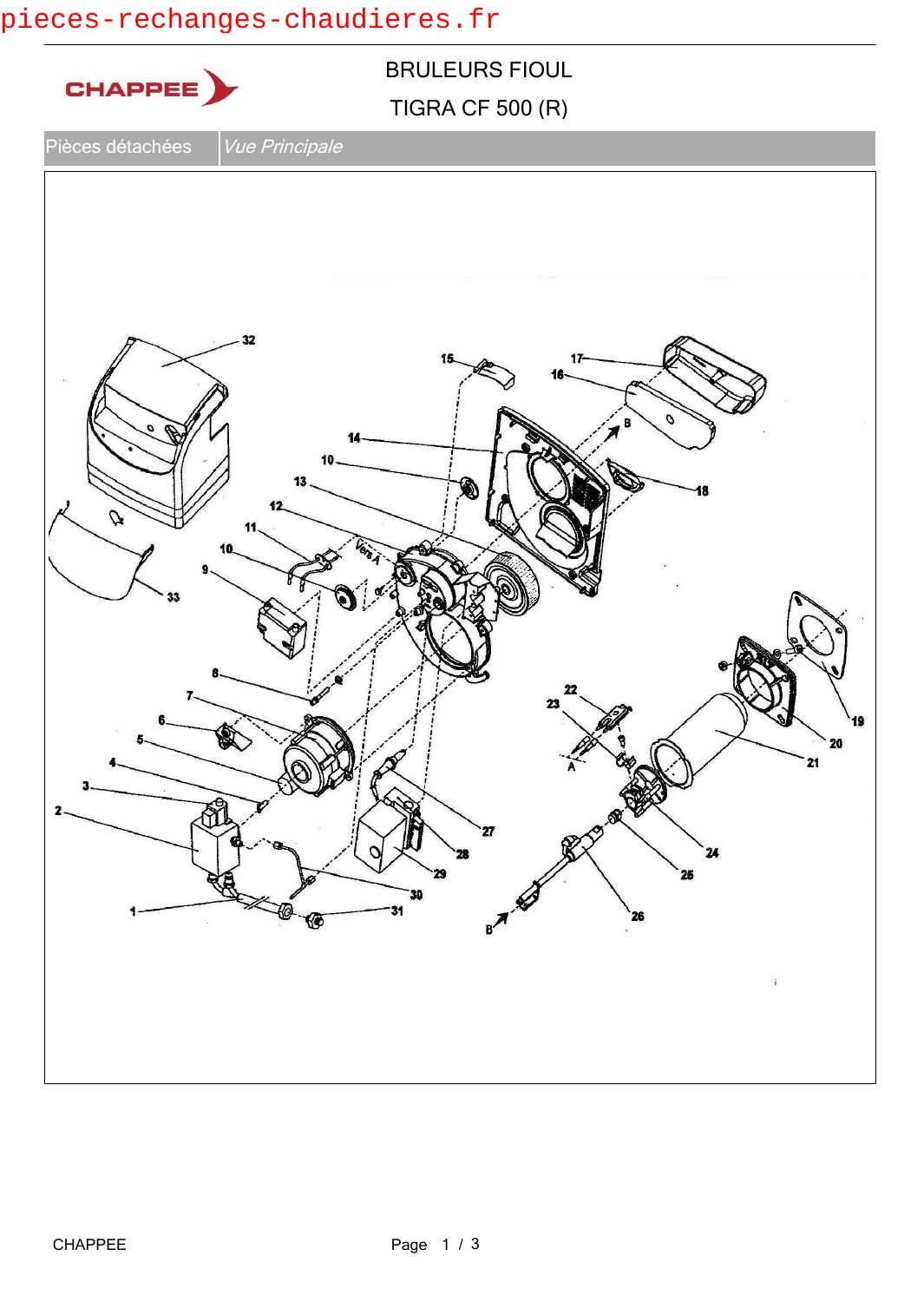## pieces-rechanges-chaudieres.fr



BRULEURS FIOUL

TIGRA CF 500 (R)

| Réf.           | Référence              | Description                                               | Qté               |                | Remarques |  |
|----------------|------------------------|-----------------------------------------------------------|-------------------|----------------|-----------|--|
| $\mathbf{1}$   | S58366626              | FLEXIBLE ST6 MG 1/4 90°-FC 3/8                            | 1                 |                |           |  |
| $-1$           | S58808347              | CLE 6 PANS DE 4                                           | $\mathbf{1}$      |                |           |  |
| $-1$           | S58084523              | POCHETTE VISSERIE BR.500                                  | 1                 |                |           |  |
| $\overline{2}$ | S58329160              | POMPE BFP31 L3 (071N1201)                                 | $\mathbf{1}$      |                |           |  |
| $\overline{2}$ | S58329155              | POMPE SUNTEC AS47C 1603 1P0500                            | 1                 |                |           |  |
| 3              | S58327612              | ELECTROV. 220V CPLT POMPE AS                              | $\mathbf{1}$      |                |           |  |
| 3              | S58329138              | BOBINE EV.071N0051 220V 50HZ                              | 1                 | Nous consulter | $\circ$   |  |
| 4              | S58409930              | ACCOUPLEMENT AEG 881 SAM4                                 | $\mathbf{1}$      |                |           |  |
| 5              | S58083768              | CONDENSATEUR 3MF+CAPOT DE PROTECTION                      | 1                 |                |           |  |
| 6              | S58119395              | SUPPORT DE CAPOT                                          | $\mathbf{1}$      |                |           |  |
| 7              | S58209898              | MOTEUR FHP EB95C 24/2 70W n°84669                         | 1                 |                |           |  |
| $\overline{7}$ | S58209890              | MOTEUR 70W AVEC ACCOUPL.AEG                               | $\mathbf{1}$      |                |           |  |
| 8              | S58084522              | VIS DE REGLAGE + EPINGLE                                  | 1                 |                |           |  |
| 9              | S58504244              | TRANSFORMATEUR EBI DANFOSS 052F0030                       | $\mathbf{1}$      |                |           |  |
| 9<br>10        | S58504241<br>S58084521 | TRANSFORMATEUR EM 40/15 4039 001<br>CAME + BOUTON         | 1<br>$\mathbf{1}$ | Nous consulter | $\circ$   |  |
| 10             | S58084521              | CAME + BOUTON                                             | 1                 |                |           |  |
| 11             | S58084502              | FIL H.T BR.500 R                                          | $\mathbf{1}$      |                |           |  |
| 11             | S58084524              | FIL H.T BR.500 NR                                         | 1                 |                |           |  |
| 12             | S58084516              | <b>VOLUTE + VISSERIE</b>                                  | $\mathbf{1}$      | Nous consulter |           |  |
| 12             | S58119486              | VOLUTE BRULEUR 500 V2006                                  | 1                 |                |           |  |
| 13             | S58409962              | <b>TURBINE KNA-e 108X31 L A1-12,7</b>                     | $\mathbf{1}$      |                |           |  |
| 13             | S58409952              | TURBINE 108X34 FERGAS                                     | 1                 |                |           |  |
| 14             | S58119488              | PLAQUE AVANT CAISSE 500 V2006                             | $\mathbf{1}$      |                |           |  |
| 14             | S58084557              | PLAQUE AVANT BR.500 CAISSE                                | 1                 |                |           |  |
| 15             | S58084520              | <b>VOLET D'AIR EQUIPE</b>                                 | $\mathbf{1}$      |                |           |  |
| 16             | S58149462              | <b>INSONORISANT BOITE A AIR</b>                           | 1                 | Nous consulter |           |  |
| 17             | S58084528              | <b>BOITE A AIR + INSONORISANT</b>                         | $\mathbf{1}$      | Nous consulter |           |  |
| 18             | S58119384              | <b>OEILLARD</b>                                           | 1                 | Nous consulter |           |  |
| 19             | S58390115              | JOINT PLAQUE DE FACADE                                    | $\mathbf{1}$      |                |           |  |
| 20             | S58119394              | <b>BRIDE BRULEUR TYPE 500</b>                             |                   |                |           |  |
| 21             | S58169713              | <b>TUYERE BR.500 CAISSE</b>                               |                   |                |           |  |
| 22             | S58528435              | BLOC D'ELECTRODES BR.500/700                              | 1                 |                |           |  |
| 23             | S58084518              | <b>RESSORT ELECTRODES + VIS</b>                           | 800000027 1       |                |           |  |
| 24             | S58084519              | S/E CENTREUR STABILO BR.500                               | 800000028 1       |                |           |  |
| 25             | S50032670              | GICLEUR DELAVAN 0,40G 60°CT W(BF)                         |                   |                |           |  |
| 25             | S50032671              | GICLEUR DELAVAN 0,50G 60°CT W(BF)                         | 1                 |                |           |  |
| $25 -$         | S50032673              | GICLEUR DELAVAN 0,65G 60°CT W(BF)                         |                   |                |           |  |
| 25             | S50032674              | GICLEUR DELAVAN 0,75G 60 CT W(BF)                         |                   |                |           |  |
| 25             | S50032672              | GICLEUR DELAVAN 0,60G 60°CT W(BF)                         |                   |                |           |  |
| 25             | S50033101              | GICLEUR DELAVAN 0,55G 60° W                               |                   |                |           |  |
| 26             | S58348029              | RECHAUFFEUR FPHB3 030N 2503                               |                   |                |           |  |
| 26             | S58348026              | LIGNE FIOUL RECH.BR.500 CAISSE                            |                   |                |           |  |
| 26             | S58169714              | LIGNE FIOUL NON RECHAUFFEE                                |                   | Nous consulter | $\circ$   |  |
| 27             | S58539862              | <b>CELLULE 8209C BR.500</b>                               | 1                 |                |           |  |
| 27             | S58539911              | CELLULE QRB1B A014U25B/CONNECTEUR                         | 1                 |                |           |  |
| 28             | S58539910              | SOCLE AGC70.508CI RECHAUFFE (anc.lib:PROGRAMMATEUR RWA.2) |                   |                |           |  |
| 28             | S58539864              | SOCLE PRECABLE S421 BR.500/NR                             | 1                 | Nous consulter |           |  |
| 28             | S58539863              | SOCLE PRECABLE S421 BR.500/R                              | 1                 |                |           |  |